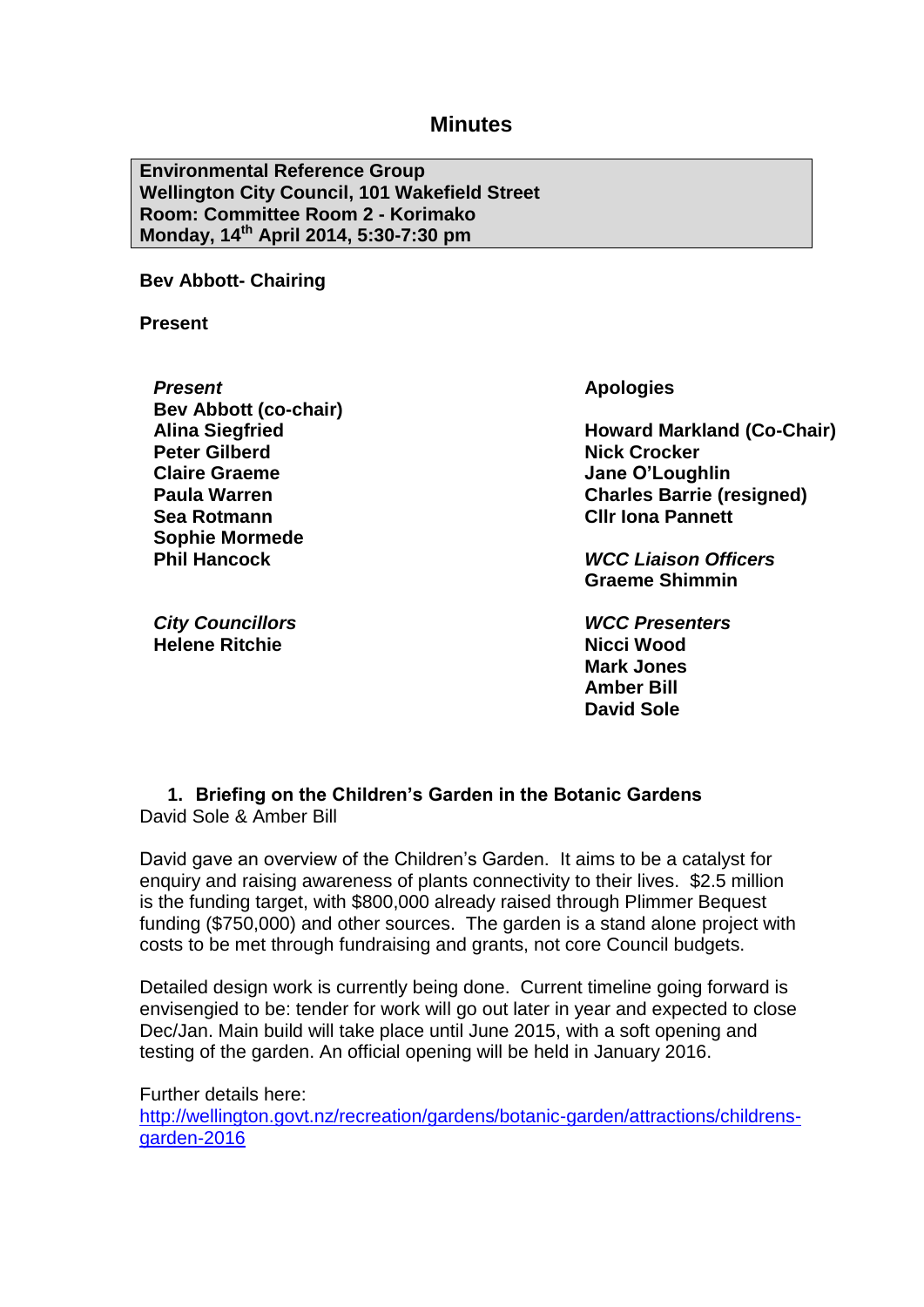The group discussed the project. Claire asked how the project was prioritised against other environmental projects or initiatives that may need funding? Amber answered that this occurs/would occur as part of the process for Annual Plan and the Long Term Plan discussions and funding. There were some concerns raised if further funding was required and investment was diverted from other worthy causes.

Sea queried whether stormwater would be included in the educational remit of the garden. David acknowledged that this would be referenced. Peter commented that it would be important to engage migrant communities with the project.

# 2. **Update on review of ERG's Terms of Reference.**

Mark Jones

Mark Jones presented to the group outlining the review of Advisory Groups and current thinking on improvements. The aim is to focus on the big picture and have clear expectations. To help it is envisaged that there will be an Annual Letter of Joint Objectives to each group outlining key priorities and projects where Council sees that group adding greatest value. Groups respond to letter with additional suggestions for how they can best contribute to priorities, in line with Council expectations. The agreed list of priorities and projects then become the work programme for the year.

The group asked that the ToR clarifies conflicts of interest further as currently this quite vague. Could also be touched on through Induction for new members. This should include 'How decision making works'. (Could be useful for a ll AGs to recruit at a similar time so that all new members can be put through an induction process together)

The group also noted that there should be a way/process for AGs to raise new/key issues.

Claire queried how the forward programme for committees featured into this.

# **Actions: Mark Jones to send out draft Terms of Reference end of April. Include example of Letter of Joint Objectives. ERG to provide feedback.**

Report then goes to Governance, Finance and Planning Committee 21<sup>st</sup> May.

#### **3. Update on the Water Sensitive Urban Design (WSUD) guide** Nicci Wood

Nicci outlined the current thinking for the WSUD guide. Originally it was trying to be too many different things to too many people. The introduction will now include why we are doing this in Wellington.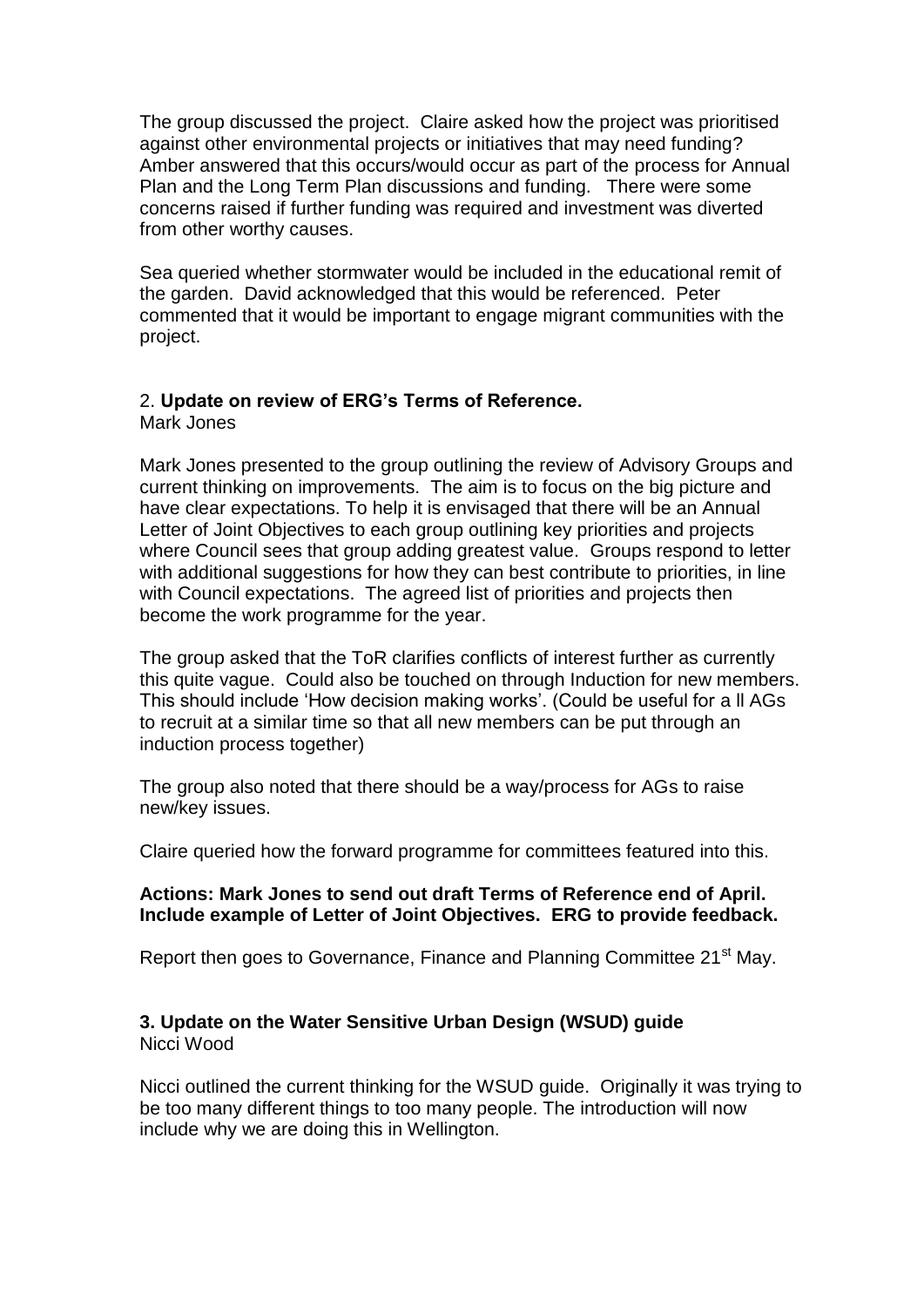It was also decide that there was a need to separate out the 'Design and Compliance Process' section and the 'how to, engineering & technical detail etc. The idea now is to place this under Code of Practice for land developers (?)

Nicci asked if the group felt this was the right direction and for comments

There was discussion with comments including:

- o The Compliance Process detail has been expanded as a result of consultation feedback.
- o How do we make people do it?
- o Included Wellington specific case studies
- o Increased direction around what you can do specifically in Wellington (with steep hills) has been added.
- o Use Webmap / online tool to hint understand what you can at your specific address. The future E-Plan would/could make reference to it.
- $\circ$  Car washing ensure new developments provide provision for people to wash cars safely on their property (not using stormwater drains) and not always possible on steep wellington sites.
- o Online process for people to go to and guide them through ideas.
- o Suggest Native Plants to use.
- o An implementation plan is recommended as part of Annual Plan deliberations.
- o What discussions are happening with GWRC about receiving bodies of water (Wellington Harbour) etc - through the whaitua process community to be engaged on stormwater and what outcomes they would like. Links to our catchment management plans. Concerns with how the community will be kept engaged.

Bev commended Nicci on her submission analysis.

# **4. Draft Town Belt Bill**

Bev Abbott

Paula drafted a submission for the groups approval, this was circulated prior to the meeting.

Discussion focused on the to strengthening the case for compensation if land is required under 'Public Works Act'.

#### **Actions: Graeme /Paula Put the submission up on Loomio and ask members to approve.**

#### **5. Draft ERG Annual Report 2013** Bev Abbott

Action: The report was approved, but bios of the group should be updated and placed in order members joined the group.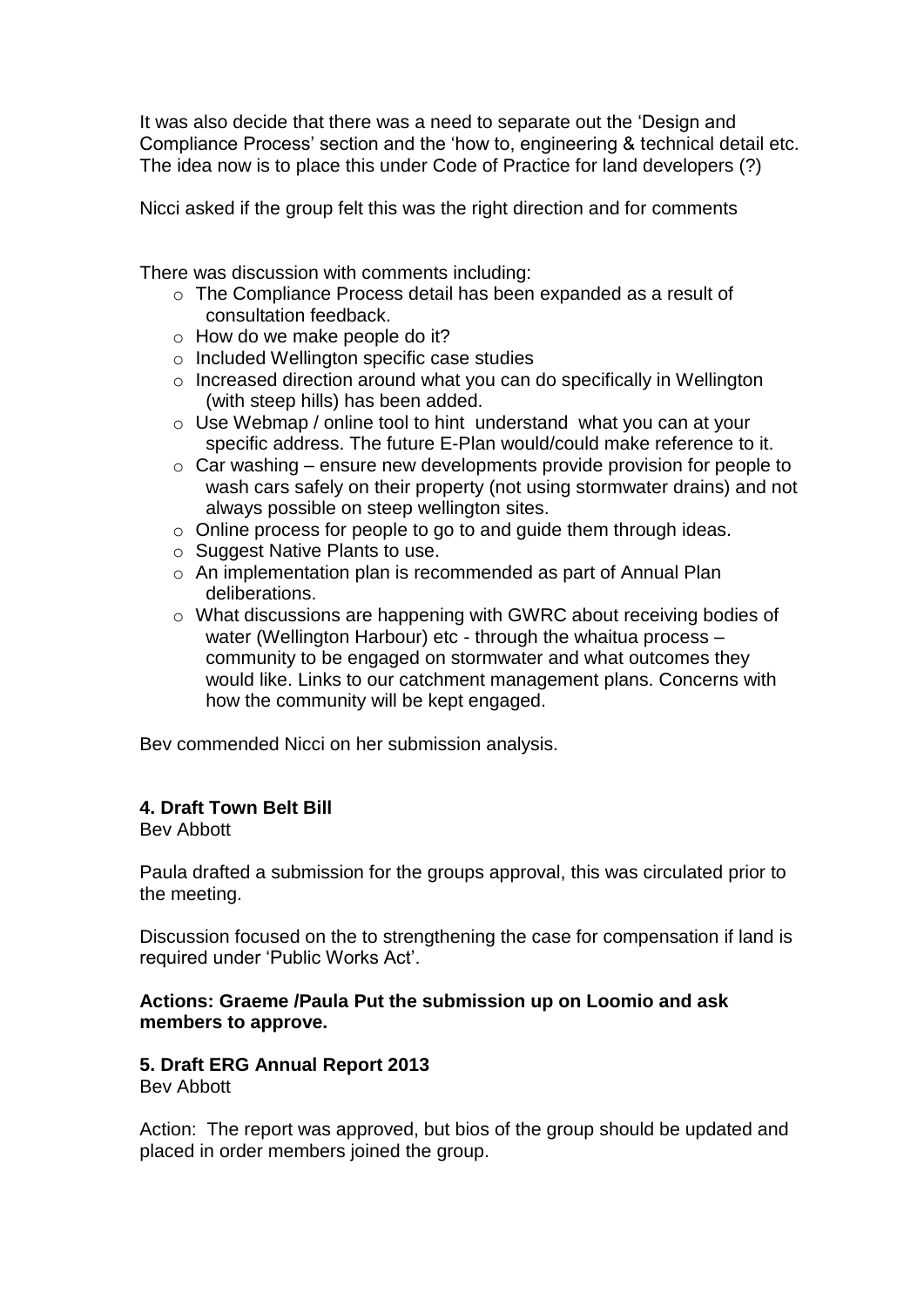# **6. Feedback on ERG's submission on Draft Annual Plan**

Bev Abbott

Bev feedback to the group on the ERGs submission. This was well received by Council and Nicci commented that it was appreciated by Councillors.

# **7. Confirmation of minutes of last meeting**

The minutes were approved

# **8. Matters arising / updates**

- Environment Committee's Forward Work Programme comments from ERG were circulated prior to the meeting. (To be discussed further at next meeting)
- Cllr Pannett to update the group on how their comments on the Petone to Grenada Link Road have been received.

# **9. Any other business**

# **Greater Wellington Public Transport Plan**

<http://www.gw.govt.nz/ptplan/>

This includes asking about future Fleet options:

- 1. Current mix of diesel and trolleys, and new trolleys
- 2. Modern diesel buses
- 3. Hybrid buses
- 4. Electric buses

# **Island Bay Sea Wall Replacement Project**

<http://wellington.govt.nz/your-council/projects/island-bay-seawall-replacement>

Report going to Urban Development committee on 20<sup>th</sup> May. Submit on potential options using link above.

# **Updates**

# **Transport Update – April 2014**

# **Projects**

# *National War Memorial Park and Buckle Street Tunnel*

The trench for the new road is complete and construction of the side walls for the underpass has commenced. The first roof section has been poured. Completion of the underpass is forecast to be October 2014. The design of the National War Memorial Park has been completed and signed off. The purchase of materials and fixtures is underway. The